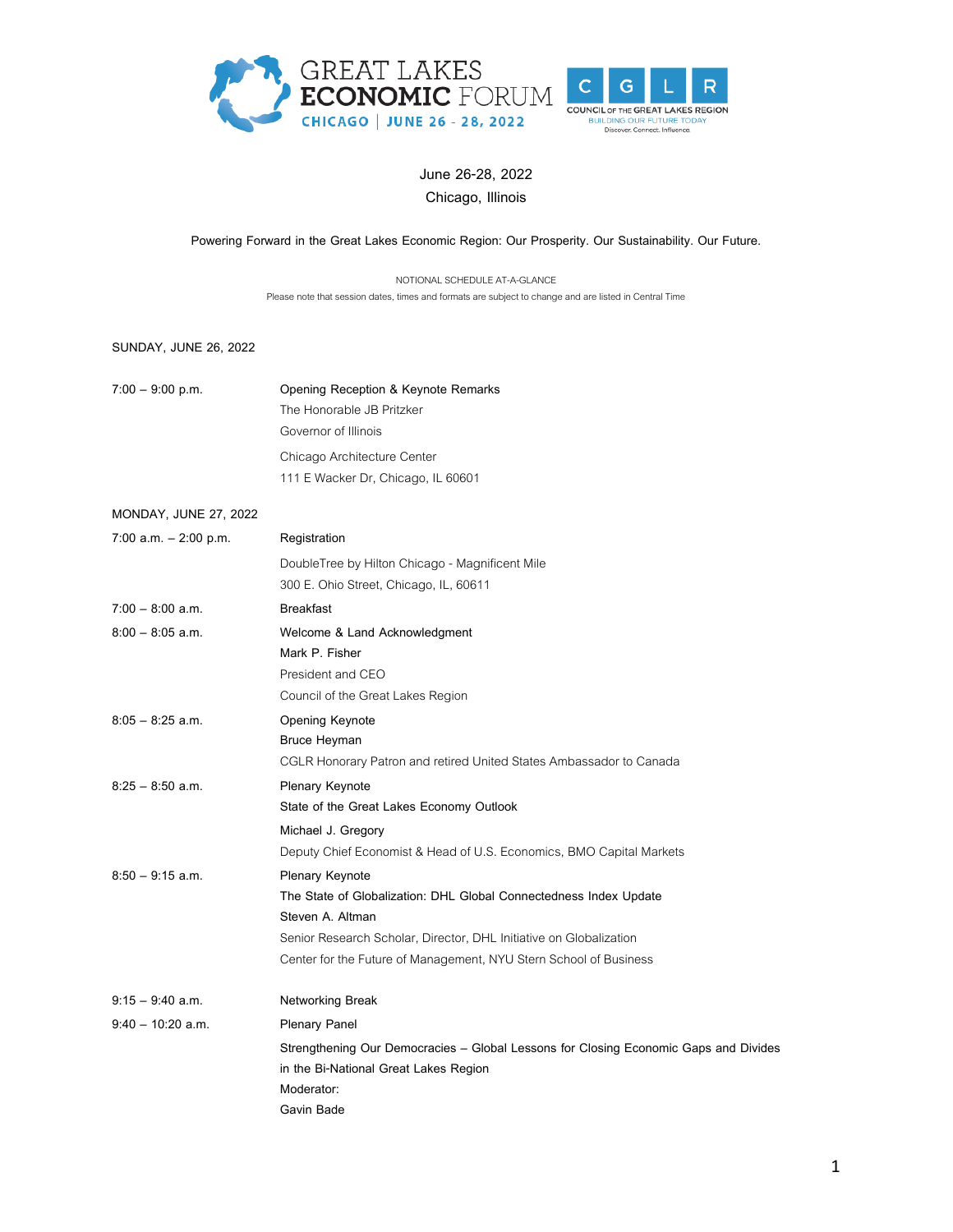|                      | Journalist, POLITICO                                                                                                                         |
|----------------------|----------------------------------------------------------------------------------------------------------------------------------------------|
|                      | Panelists:                                                                                                                                   |
|                      | John Austin                                                                                                                                  |
|                      | Director, Michigan Economic Center                                                                                                           |
|                      | Wolfgang Moessinger                                                                                                                          |
|                      | Consul General (Midwest), Federal Republic of Germany                                                                                        |
|                      | Mike Moffatt                                                                                                                                 |
|                      | Assistant Professor, Ivey Business School, Western University                                                                                |
| $10:20 - 11:20$ a.m. | <b>Plenary Panel</b>                                                                                                                         |
|                      | A Conversation with Great Lakes Chamber of Commerce Leaders - Working Together to Compete                                                    |
|                      | and Win in North America and Around the World                                                                                                |
|                      | Moderator:                                                                                                                                   |
|                      | Nick Taylor-Vaisey                                                                                                                           |
|                      | Journalist, POLITICO                                                                                                                         |
|                      | Panelists:                                                                                                                                   |
|                      | Rocco Rossi                                                                                                                                  |
|                      | President and CEO, Ontario Chamber of Commerce                                                                                               |
|                      | Heather C. Briccetti                                                                                                                         |
|                      | President and CEO, The Business Council of New York State                                                                                    |
|                      | <b>Bruce Burrows</b>                                                                                                                         |
|                      | President and CEO, Chamber of Marine Commerce                                                                                                |
|                      | Michael Fassnacht                                                                                                                            |
|                      | President & CEO, World Business Chicago and Chief Marketing Officer, City of Chicago                                                         |
| $11:20 - 12:20$ p.m. | <b>Concurrent Great Lakes Dialogues</b>                                                                                                      |
|                      | Border Management (Room: Superior 1)                                                                                                         |
|                      | From Pandemics to Blockades: New Risks for Trade, Travel and Shared Border Management in the<br>Great Lakes Region, Today and in the Future. |
|                      | Moderator:                                                                                                                                   |
|                      |                                                                                                                                              |
|                      | Nick Taylor-Vaisey<br>Journalist, POLITICO                                                                                                   |
|                      |                                                                                                                                              |
|                      | Panelists:                                                                                                                                   |
|                      | Peter Petäinen                                                                                                                               |
|                      | Bridge Director, International Bridge Administration, Sault Ste Marie, Ontario and Michigan                                                  |
|                      | Patrick Whalen                                                                                                                               |
|                      | President and CEO. Can/Am Border Trade Alliance                                                                                              |
|                      | <b>Warren Askew</b>                                                                                                                          |
|                      | Chief Operating Officer, The Federal Bridge Corporation Limited                                                                              |
|                      | Travel and Tourism: (Room: Superior 2)                                                                                                       |
|                      | Connecting the Region to Grow Business Travel and Tourism                                                                                    |
|                      | Moderator:                                                                                                                                   |
|                      | Shia Kapos                                                                                                                                   |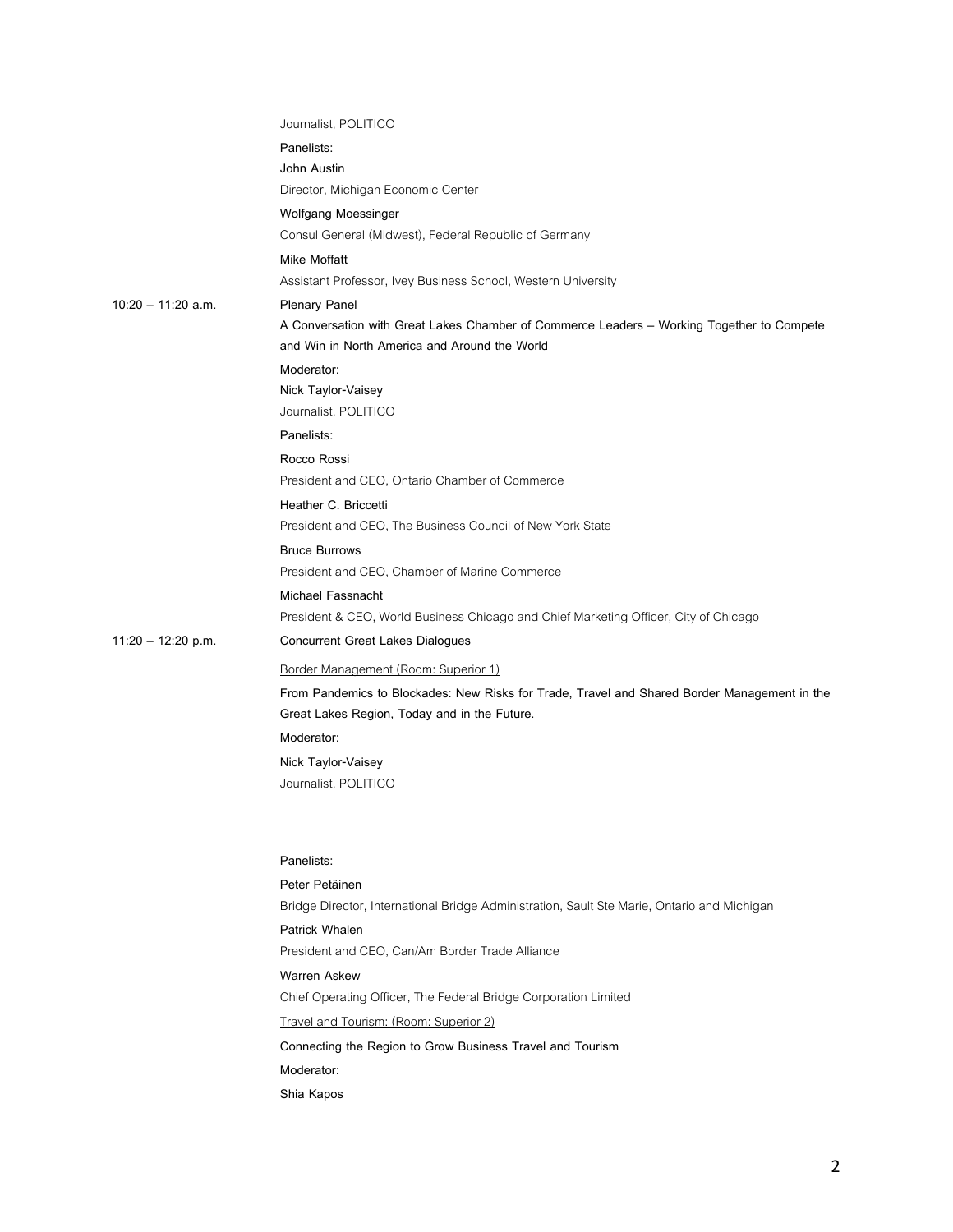#### Journalist, POLITICO

**Panelists:**

**Brad Cicero**

Director, Communications and Public Affairs, Porter Airlines Inc.

**Laura Kliewer**

Director, Midwest Interstate Passenger Rail Commission

## **Michael Jacobson**

President and CEO, Illinois Hotel & Lodging Association

#### Education (Room: State 2)

**Great Lakes, Great Minds: An Update on Creating a Great Lakes Higher Education Consortium and Partnership Fund**

#### **Moderator:**

#### **Juan Perez**

Journalist, POLITICO

## **Panelists:**

**Jisu Hong**

Associate Vice President, Economic Development and Innovation, University of Illinois System

# **Brian Bauer**

Director, Global Engagement, McGill University

## **Ashish Sharma**

Illinois Research Climatologist, Illinois State Water Survey

#### Regional Economic Development (Room: State 1)

## **Building Back Better in the Great Lakes: Taking Advantage of our Binational Economy and Innovation Ecosystem Moderator:**

**Zi-Ann Lum**

Journalist, POLITICO

## **Panelists:**

**Susan Brehm**

Regional Director, U.S. Economic Development Administration

**Tyler Hamilton** 

Director, Cleantech, MaRS Discovery District

## **Earl Provost**

Agent General, Ontario Trade and Investment Office – Chicago

## **Venkat Venkatakrishnan**

Director of Research, Discovery Partners Institute

## **12:20 – 1:30 p.m. Keynote Luncheon and Networking**

**Debra Shore**

Regional Administrator, Region 5

## U.S. Environmental Protection Agency

**1:30 – 2:30 p.m. Concurrent Great Lakes Dialogues**

## Trade and Supply Chains (Room: State 1)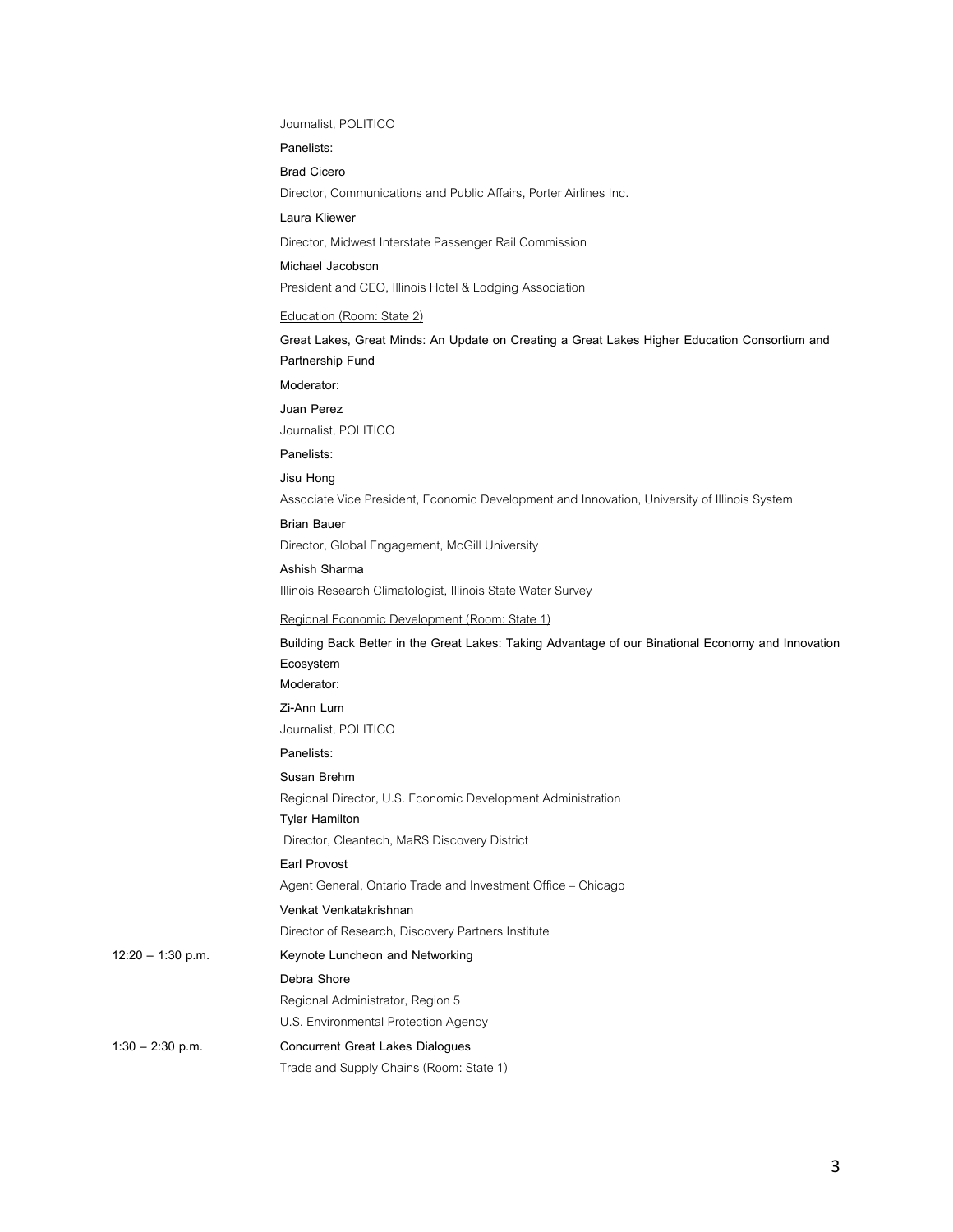**Supply Chain Pressures and Digitization: Building Regional Resilience in the Great Lakes in a Justin-Time World.**

**Moderator:**

**Gavin Bade**

Journalist, POLITICO

## **Panelists:**

**Martha King**

Vice President, Programs and Projects, Farm Foundation

**Jeffrey Weiss**

Partner, Trade Policy Co-Lead, and Supply Chain Team Lead, Steptoe & Johnson LLP

**Tom Quillin** Senior Director, Intel Global Government Affairs

**David S. Gutheil** Chief Commercial Officer, Port of Cleveland

Multimodal Transportation (Room: State 2)

**A Connected, Adaptive & Resilient Great Lakes Transportation System: Taking Advantage of the Great Lakes – St. Lawrence Seaway System**

**Moderator:**

**Mark Fisher**

President and CEO, Council of the Great Lakes Region

## **Panelists:**

#### **Ian Hamilton**

President and CEO, Hamilton-Oshawa Port Authority

**Peter Hirthe**

International Trade Specialist, Great Lakes Saint Lawrence Seaway Development Corporation

### **Eric Oberhart**

Senior Consultant, CPCS

Automotive & Mobility (Room: Superior 1)

**The Road-Ahead for the Great Lakes Auto Sector and Driving Mobility: Navigating Big Opportunities; New Politics.**

## **Moderator:**

#### **Zi-Ann Lum**

Journalist, POLITICO

#### **Panelists:**

## **Scott MacKenzie**

Director, Corporate & External Affairs, Toyota Motor Manufacturing Canada Inc.

#### **David Adams**

President and CEO, Global Automakers Association of Canada

#### **Bernard Swiecki**

Director, Research and Automotive Communities Partnership, Center for Automotive Research

Aviation & Space Technology (Room: Superior 2)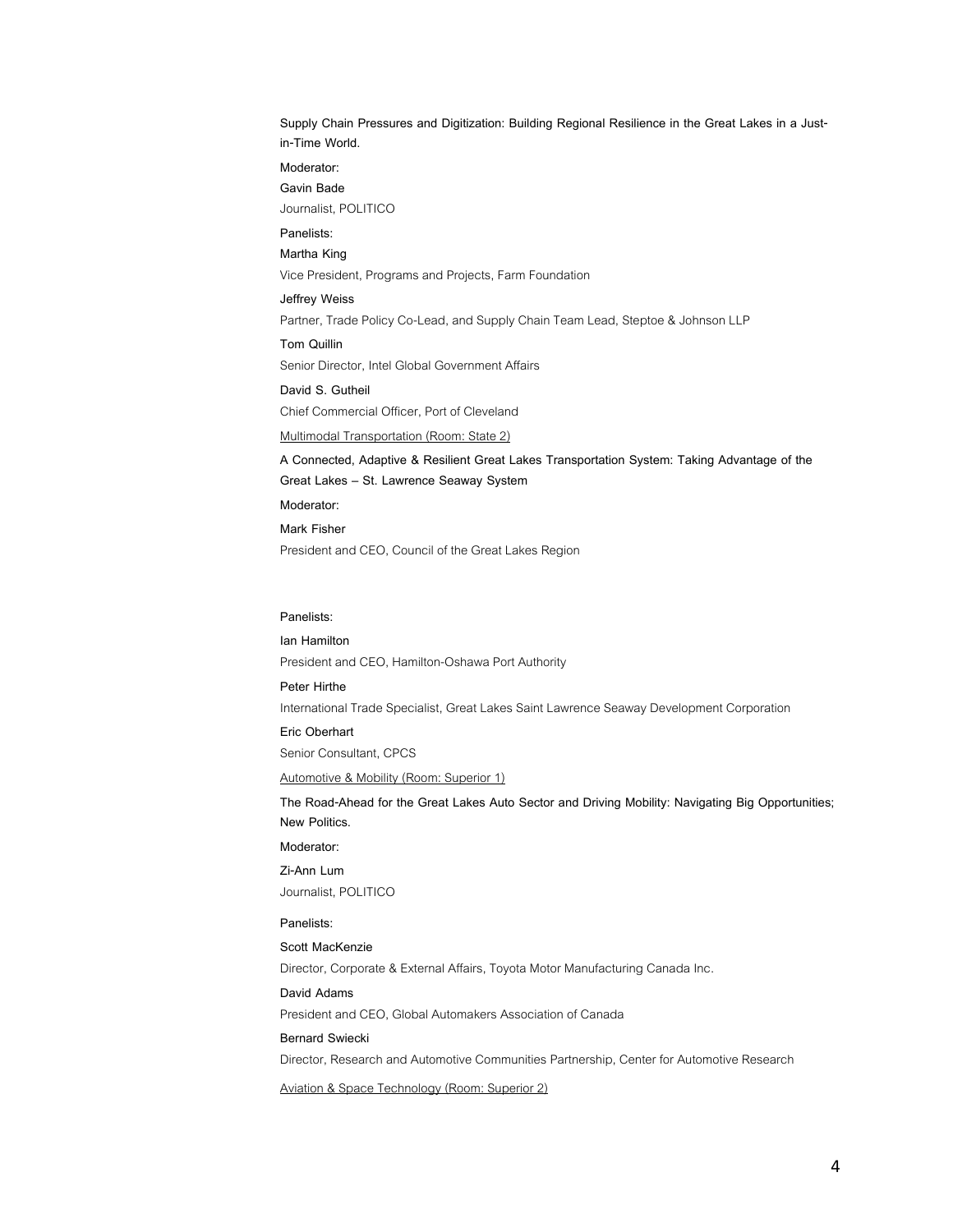|                    | Reaching New Heights: Building a Globally Competitive Great Lakes Aviation & Space Technology<br>Cluster                                                                          |
|--------------------|-----------------------------------------------------------------------------------------------------------------------------------------------------------------------------------|
|                    | Moderator:                                                                                                                                                                        |
|                    | Stephen J. Petras                                                                                                                                                                 |
|                    | U.S. Director, Canada-US Law Institute, Case Western Reserve University                                                                                                           |
|                    | Panelists:                                                                                                                                                                        |
|                    | John Sankovic                                                                                                                                                                     |
|                    | President and CEO, Ohio Aerospace Institute                                                                                                                                       |
|                    | Fassi Kafyeke                                                                                                                                                                     |
|                    | Fellow Research Innovation and Collaboration, Bombardier Aviation                                                                                                                 |
|                    | Jarrod Morley                                                                                                                                                                     |
|                    | Director of Innovation, Competitiveness and Productivity, Aero Montreal                                                                                                           |
| $2:30 - 2:50$ p.m. | Networking Break                                                                                                                                                                  |
| $2:50 - 3:40$ p.m. | Plenary Panel                                                                                                                                                                     |
|                    | A Conversation with Business Leaders - Strengthening the Great Lakes Region's Sustainability and<br><b>Economic Success</b>                                                       |
|                    | Moderator:                                                                                                                                                                        |
|                    | <b>Neil Hawkins</b>                                                                                                                                                               |
|                    | President, Fred A. and Barbara M. Erb Foundation                                                                                                                                  |
|                    | Panelists:                                                                                                                                                                        |
|                    | Susan McGeachie                                                                                                                                                                   |
|                    | Head, BMO Climate Institute, BMO Financial Group                                                                                                                                  |
|                    | Jonah Smith                                                                                                                                                                       |
|                    | Global Head of ESG & President of the Kraft Heinz Foundation, The Kraft Heinz Company                                                                                             |
|                    | Scott MacKenzie                                                                                                                                                                   |
|                    | Director, Corporate & External Affairs, Toyota Motor Manufacturing Canada Inc.                                                                                                    |
| $3:40 - 4:30$ p.m. | Plenary Panel                                                                                                                                                                     |
|                    | A Conversation with Higher Education Leaders - Leveraging our Learning, Science and Innovation,<br>and Entrepreneurship Strengths to Build the Great Lakes Region's Future Today. |
|                    | Moderator:                                                                                                                                                                        |
|                    | Juan Perez<br>Journalist, POLITICO                                                                                                                                                |
|                    | Panelists:                                                                                                                                                                        |
|                    | Johannes Britz                                                                                                                                                                    |
|                    | Senior Vice President, Academic and Student Affairs, University of Wisconsin System                                                                                               |
|                    | Jay Walsh                                                                                                                                                                         |
|                    | Vice President, Economic Development and Innovation, University of Illinois System                                                                                                |
|                    | Sandra den Otter                                                                                                                                                                  |
|                    | Professor and Vice-Provost International, Queen's University                                                                                                                      |
|                    | <b>Alex Mihailidis</b>                                                                                                                                                            |
|                    | Professor and Associate Vice-President, International Partnerships, University of Toronto                                                                                         |
| $6:00 - 7:00$ p.m. | Reception                                                                                                                                                                         |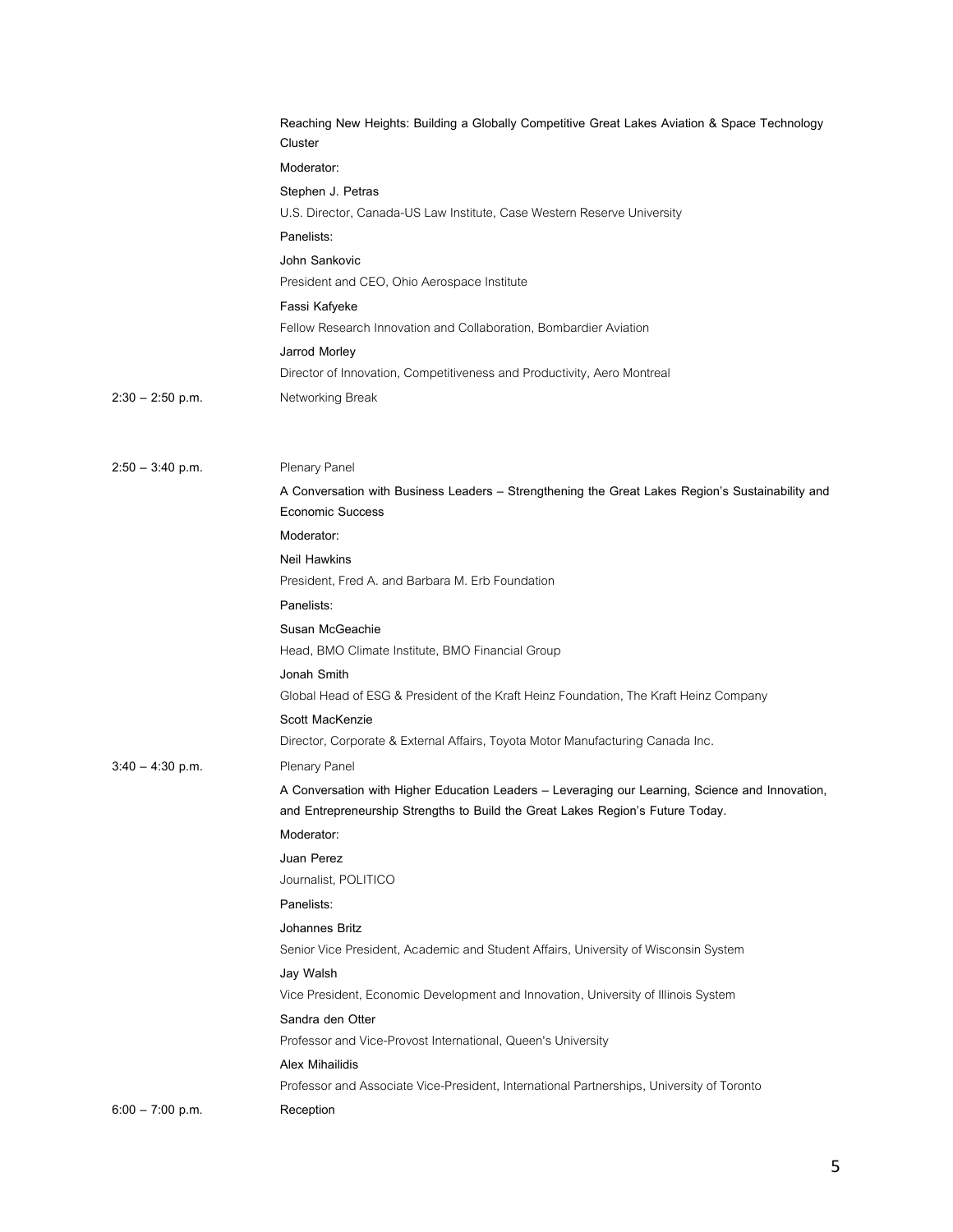| $7:00 - 9:00$ p.m.     | Dinner and Great Lakes Changemaker Award Ceremony                                                                                         |
|------------------------|-------------------------------------------------------------------------------------------------------------------------------------------|
| TUESDAY, JUNE 28, 2022 |                                                                                                                                           |
| 7:00 a.m. - 9:00 a.m.  | Registration                                                                                                                              |
| $7:00 - 8:00$ a.m.     | <b>Breakfast</b>                                                                                                                          |
|                        |                                                                                                                                           |
| $8:00 - 8:20$ a.m.     | Plenary Keynote                                                                                                                           |
|                        | Climate Change, Nature Loss, and Inequality: Why These Global Issues Matter for Business Leaders<br>in the Bi-National Great Lakes Region |
|                        | <b>William Sisson</b>                                                                                                                     |
|                        | Executive Director, World Business Council for Sustainable Development (North America)                                                    |
| $8:20 - 8:40$ a.m.     | Plenary Keynote                                                                                                                           |
|                        | Fighting Climate with Nature: Reversing Wildlife Loss in the Great Lakes and Beyond                                                       |
|                        | Megan Leslie                                                                                                                              |
|                        | President and CEO, WWF Canada                                                                                                             |
| $8:40 - 9:30$ a.m.     | <b>Plenary Panel</b>                                                                                                                      |
|                        | Celebrating 50-Years of Protecting and Restoring the Great Lakes: A Transformative Force for the                                          |
|                        | Region's Revival and Sustainable Development                                                                                              |
|                        | Moderator:                                                                                                                                |
|                        | John Wilkinson                                                                                                                            |
|                        | CEO, Wilkinson Insight Incorporated                                                                                                       |
|                        | Panelists:                                                                                                                                |
|                        | Jon W. Allan                                                                                                                              |
|                        | Co-Chair, Great Lakes Water Quality Board, International Joint Commission                                                                 |
|                        | Christopher Hilkene                                                                                                                       |
|                        | Chief Executive Officer, Pollution Probe                                                                                                  |
|                        | Alaina Harkness                                                                                                                           |
|                        | Executive Director, Current                                                                                                               |
|                        | Patrick "Wedaseh" Madahbee<br>Anishinabek Nation Commissioner on Governance                                                               |
| $9:30 - 10:30$ a.m.    | <b>Concurrent Great Lakes Dialogues</b>                                                                                                   |
|                        | Water Stewardship (Room: Superior 1)                                                                                                      |
|                        | Smart Great Lakes: Advancing Water Stewardship and Technology in the Digital Age                                                          |
|                        | Moderator:                                                                                                                                |
|                        | Dean Amhaus                                                                                                                               |
|                        | President and CEO, The Water Council                                                                                                      |
|                        | Panelists:                                                                                                                                |
|                        | <b>Patrick Schultz</b>                                                                                                                    |
|                        | Chief Growth Officer, Veolia North America                                                                                                |
|                        | Diane Kieser                                                                                                                              |
|                        | Director of Continuous Improvement, Engel Tool & Forge                                                                                    |
|                        | Matt Howard                                                                                                                               |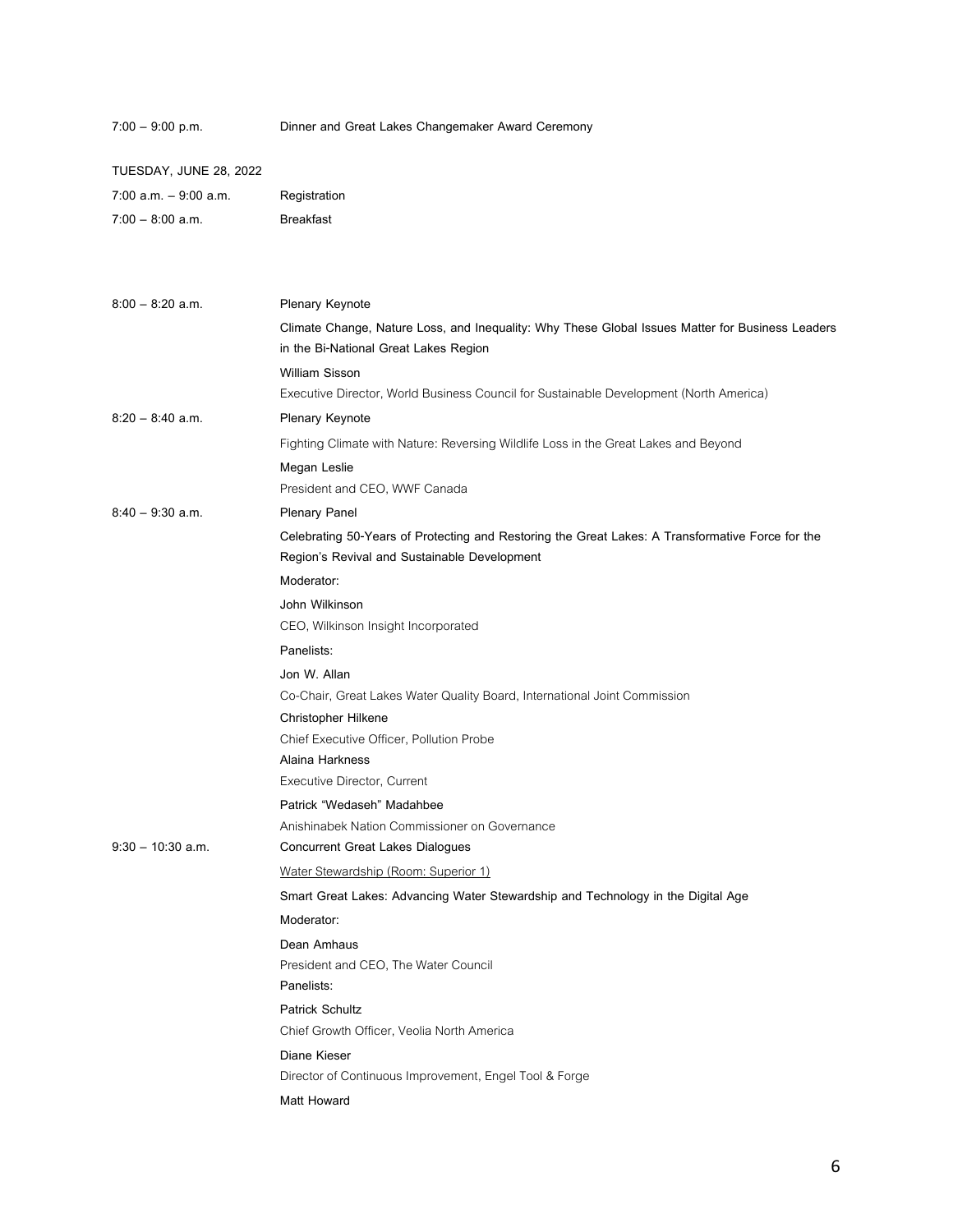Vice President for Water Stewardship, The Water Council

Materials (Room: State 2)

**Circular Great Lakes: Forging a Future without Plastic Waste and Litter**

**Moderator:**

**Zi-Ann Lum**

Journalist, POLITICO

**Panelists:**

**Scott Hammer**

Director of Corporate Sustainability, Charter Next Generation

**Isabelle DesChênes** Executive Vice President, Chemistry Industry Association of Canada

**Jonathan Quinn** Director, Market Development and Sustainability, Pregis

Executive Director, Solid Waste Agency of Lake County

Climate Change (Room: Superior 2)

**Decarbonization: Electrifying Great Lakes Transportation**

**Moderator:**

**Walter Willis**

**Gavin Bade** Journalist, POLITICO

**Panelists:**

**Suzanne Goldberg** Director of Public Policy, ChargePoint Canada

**Claude Griffin**

Executive Director, U.S. Business Council for Sustainable Development

**Patrick Dalzell, CFA** 

Head of Corporate Affairs, Bruce Power

**Eric Lee** 

CEO of Copper Country Capital

Farming and food (Room: State 1)

**Agriculture 2.0: Sustainable Farming and Food Production in the Great Lakes Region**

**Moderator:**

**Debra Kahn**

Deputy Sustainability Editor, POLITICO

**Panelists:**

**Madelyn Koester**

Senior Product Manager, Sustainability, John Deere

**Jocelyn Brown Hall**

Director, UN FAO Liaison Office, North America

**Bryan Gilvesy**

CEO, ALUS

**10:30 – 10:45 a.m.** Networking Break

**10:45 – 11:45 a.m. Plenary Panel**